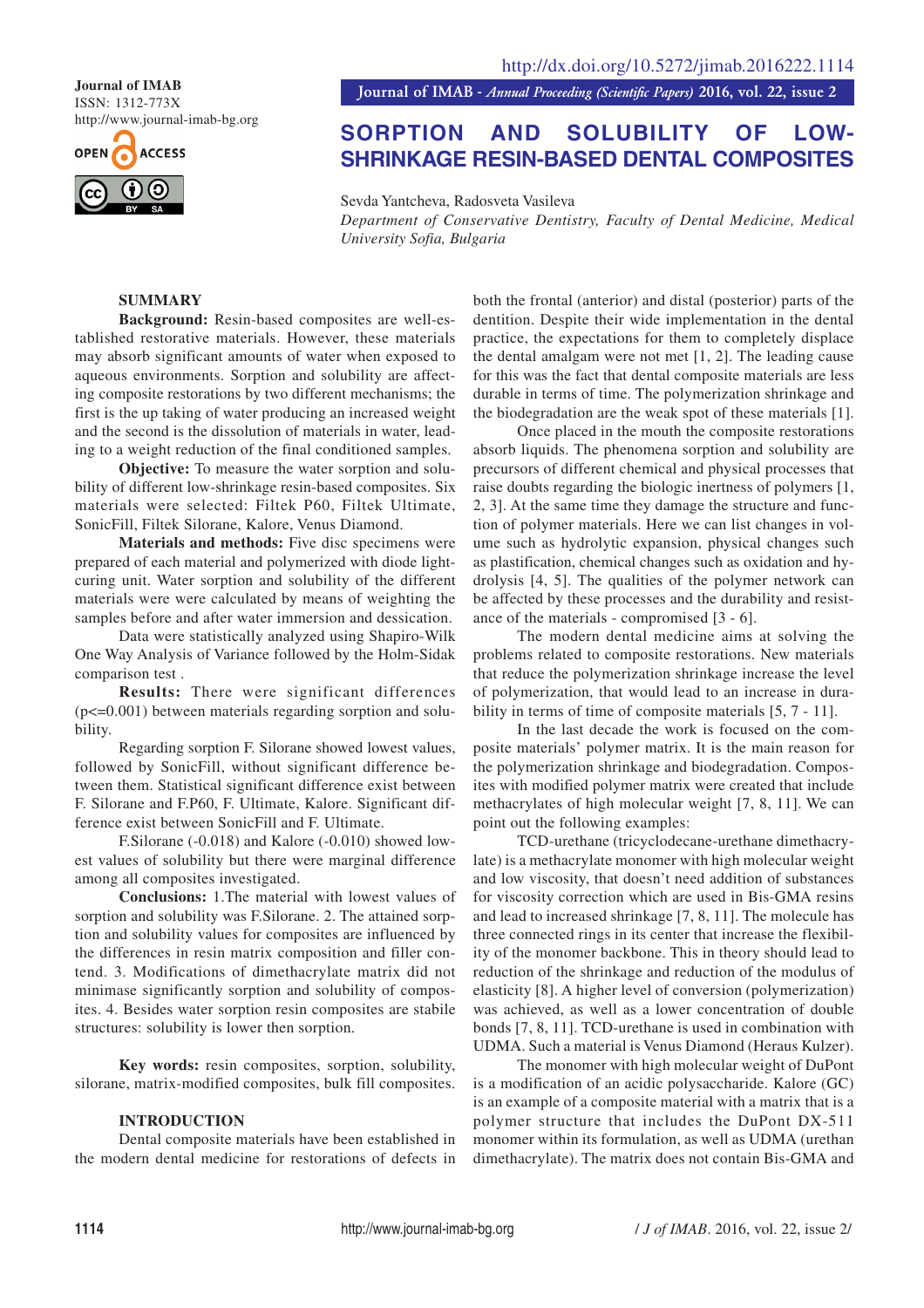TEGDMA in its formulation. [11 - 13]. DX-511 is synthesized based on UDMA. DX-511 has a molecular weight two times that of Bis-GMA and TEGDMA . The amount of double carbon bonds is reduced to a minimum. The shrinkage when polymerized and the generated stress are reduced [7, 12, 13].

A composite with a totally different matrix chemistry was created. This is silorane [10]. The silorane molecule consists of a siloxane center, bonded with four oxirane rings that open during the polymerization in order to connect to other monomers. This photocation ring-opening reaction leads to low shrinkage and gives the opportunity for a composite with high reactivity, biotolerability and resistance in the highly aggressive oral environment to be created [10, 15, 15]. The polymerization shrinkage is reduced below 1% [10, 11]. Such a material is Filtek Silorane Low Shrink Posterior Restorative (3M ESPE).

In the last years the so called Bulk-Fill composites are being introduced. What is noteworthy about them is the presence in the conventional dimethacrylate matrix of modulators of the polymerization process [16]. This allows for the polymerization to occur in a single stage in portions of 4-5 mm, reduced polymerization shrinkage and stress, as well as higher conversion of the polymer network. These characteristics maintain the strength and resistance of the restoration made with a Bulk-Fill composite in a single stage, moreover in a shorter time period [7, 16]. Such a material is SonicFill (Kerr).

The reduction in polymerization shrinkage and the resistance to degradation are the defying factors for the durability of the restorations. In the literature there is not enough data comparing the innovative materials using different approaches for reduction of the polymerization shrinkage and stress. Because of this the current study compares the sorption and solubility after immersion in water of composites with a conventional matrix, modified polymer matrix with high molecular weight, a silorane composite and a Bulk-Fill composite.

### **MATERIALS AND METHODS**

To measure the water sorption and solubility of lowshrinkage resin-based composites six materials were selected: Filtek P60, Filtek Ultimate, SonicFill (materials with conventional resin matrix) and Filtek Silorane, Kalore, Venus Diamond (materials with changed or modified resin matrix). The compositions of selected materials are given in Table 1.

|  |  |  |  |  |  | Table 1. Composition of the selected composites in this study. |  |  |  |
|--|--|--|--|--|--|----------------------------------------------------------------|--|--|--|
|--|--|--|--|--|--|----------------------------------------------------------------|--|--|--|

| <b>Material</b>                                                                           | <b>Composition</b>                                                                                                                                                   |
|-------------------------------------------------------------------------------------------|----------------------------------------------------------------------------------------------------------------------------------------------------------------------|
| Filtek P60 - condensable composite<br>(3M-ESPE)                                           | Matrix: Bis-GMA, UEDMA.TEGDMA and Bis-EMA<br>Filler: Zirconia/Silica, 0.01-3.5 um; 61 vol%                                                                           |
| <b>Filtek Ultimate</b> - nanofiled composite<br>(3M-ESPE)                                 | Matrix: BIS-GMA, BISEMA, UDMA and TEGDMA<br>Filler: Zirconia/Silica(clusters of 0.6 to<br>1.4 µm particles of 5 to 20 nm), 57.7 vol%                                 |
| <b>SonicFill</b> - nanohybride composite<br>Sonic-activated<br><b>Bulk-fill</b><br>(Kerr) | <b>Matrix: Ethoxilated Bis-GMA, TEGDMA,</b><br>Bisphenol-A-bis-ether<br>Filler: Glass oxides/Silicon dioxide; 60,5vol%                                               |
| Kalore - nanohybride composite<br>(GC)                                                    | Matrix: UDMA, DX-511 monomer.dimethacrylate<br>Filler: Fluoro-alumino-silicate glass,<br>strontium glass.silicon dioxide,<br>pre-polymerized filler, 16nm-17µ;65vol% |
| Venus Diamond - nanohybride composite<br>(Heraeus Kulzer)                                 | Matrix: TCD-urethane, UDMA<br>Filler: Barium-aluminum-fluoride glass,<br>5nm-20um, 65 vol%                                                                           |
| Filtek Silorane - microhybride composite<br>(3M-ESPE)                                     | <b>Matrix: New ring-opening Silorane</b><br>Filler: Epoxy functional silane treated Si02<br>and ytterbium fluoride (0.1-2 urn), 55 vol%                              |

Five disc specimens were prepared for each material. Each composite specimen disk was 2 mm thick and 5mm in diameter. Specimen disks were prepared using stainlesssteel mold. The mold was placed on a glass slide and the composites were packed into the mold. A second glass slide was placed onto the resin-based material. The specimens were light-cured for a total 40 sec (20 sec from both top and bottom sides) with diode light-curing unit Elipar Freelight 2 (3M-ESPE).

The disks were removed from the mold and weighed on analytic balance. The measurements were made with accuracy of  $0.01$ mg (m<sup>o</sup>). After first measurements were done the discs were placed in individual polypropylene containers with 10mL of de-ionized water at 37°C. At intervals (1, 3, 6, 24 and 48h) disks were removed from the water, blot dried and weighed. After 48 hours constant weight had been achieved  $(m<sup>1</sup>)$ . Discs were replaced in desiccator, containing calcium sulfate for 3 days until constant weight had been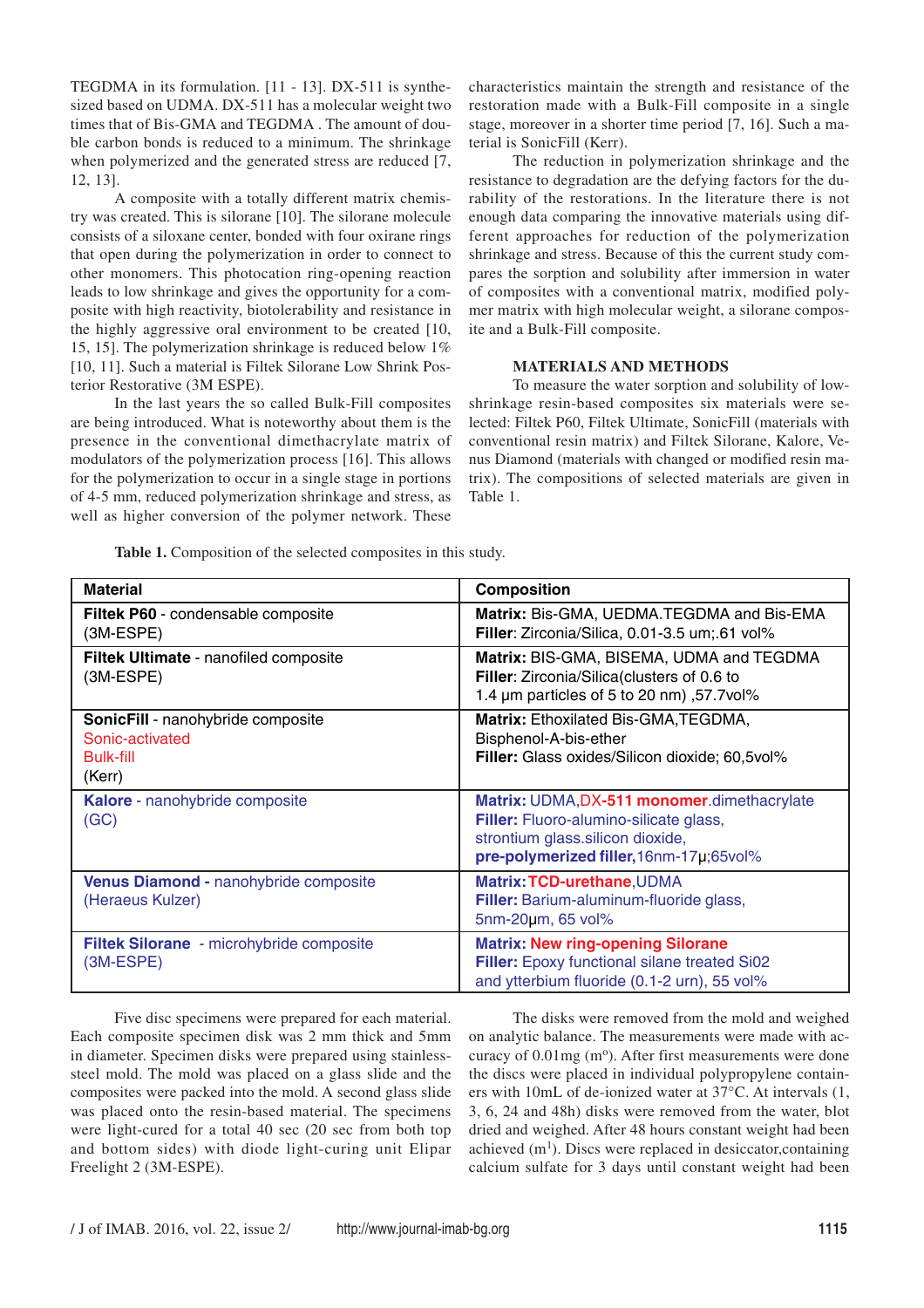achieved. Specimen was subsequently dried by placing into vacuum oven at 60°C for 90 min and re-weight for the last time  $(m<sup>2</sup>)$ . These steps were carried out to evaluate water sorption (A) and water solubility (S) according formula:

 $A = m<sup>1</sup>$  **-**  $m<sup>2</sup>$  and  $S = m<sup>o</sup>$  **-**  $m<sup>2</sup>$ 

- **mo the sample weight before immersion**
- **m1 the sample weight after immersion**
- **m2 the sample weight after immersion and desiccation**
- **V the volume of de-ionized water**

Data were statistically analyzed using Shapiro-Wilk One Way Analysis of Variance followed by the Holm-Sidak comparison test.

# **RESULTS**

Dynamics of water sorption of the six dental composites are summarized in figure 1.

> **Fig. 1.** Dynamics of water sorption (mg/ml) of 6 resin composite materials.

There were significant differences  $(p \le 0.001)$  between materials regarding sorption and solubility.

SORPTION: Water uptake in composite materials mainly takes place in the resin matrix and is a diffusioncontrolled process. Regarding sorption Filtek Silorane showed lowest values 0.010 mg/ml, followed by SonicFill 0.054 mg/ml, without significant difference between them.The highest values of water sorption were registered for Filtek Ultimate (0.140 mg/ml) followed by Filtek P60

(0.090 mg/ml), Kalore (0.090 mg/ml) and Venus Diamond (0.078 mg/ml). Statistical significant difference exist between Filtek Silorane and Filtek P60, Filtek Ultimate, Kalore (p<0.05). Significant difference exist between SonicFill and Filtek Ultimate (p<0.05). Venus Diamond took the position that did not have statistical difference needer with Filtek Silorane, nor with SonicFill. The results of sorption are presented in table 2.

|           | <b>Filtek</b><br><b>P60</b> | <b>Filtek</b><br><b>Ultimate</b> | <b>Filtek</b><br><b>Silorane</b> | <b>Kalore</b> | <b>Venus</b><br><b>Diamond</b> | <b>Sonic</b><br>Fill |  |  |
|-----------|-----------------------------|----------------------------------|----------------------------------|---------------|--------------------------------|----------------------|--|--|
|           | mg/ml                       |                                  |                                  |               |                                |                      |  |  |
| Sample 1  | 0.040                       | 0.120                            | 0.040                            | 0.100         | 0.110                          | 0.040                |  |  |
| Sample 2  | 0.060                       | 0.160                            | $-0.020$                         | 0.140         | 0.070                          | $-0.010$             |  |  |
| Sample 3  | 0.100                       | 0.120                            | $-0.010$                         | 0.100         | 0.060                          | 0.080                |  |  |
| Sample 4  | 0.120                       | 0.140                            | 0.000                            | 0.060         | 0.050                          | 0.130                |  |  |
| Sample 5  | 0.130                       | 0.160                            | 0.040                            | 0.050         | 0.100                          | 0.030                |  |  |
| Mean      | 0.090                       | 0.140                            | 0.010                            | 0.090         | 0.078                          | 0.054                |  |  |
| <b>SD</b> | 0.039                       | 0.020                            | 0.028                            | 0.036         | 0.026                          | 0.053                |  |  |

**Table 2.** Values of water sorption (A)

SOLUBILITY: Filtek Silorane (-0.018) and Kalore (-0.010) showed lowest values of solubility but there were marginal difference among all composites investigated. Filtek Silorane and Kalore were followed by Filtek Ultimate

(0.026), Venus Diamond (0.030), Filtek P60 (0.042) and SonicFill (0.052). The results of sorption are presented in table 3.



210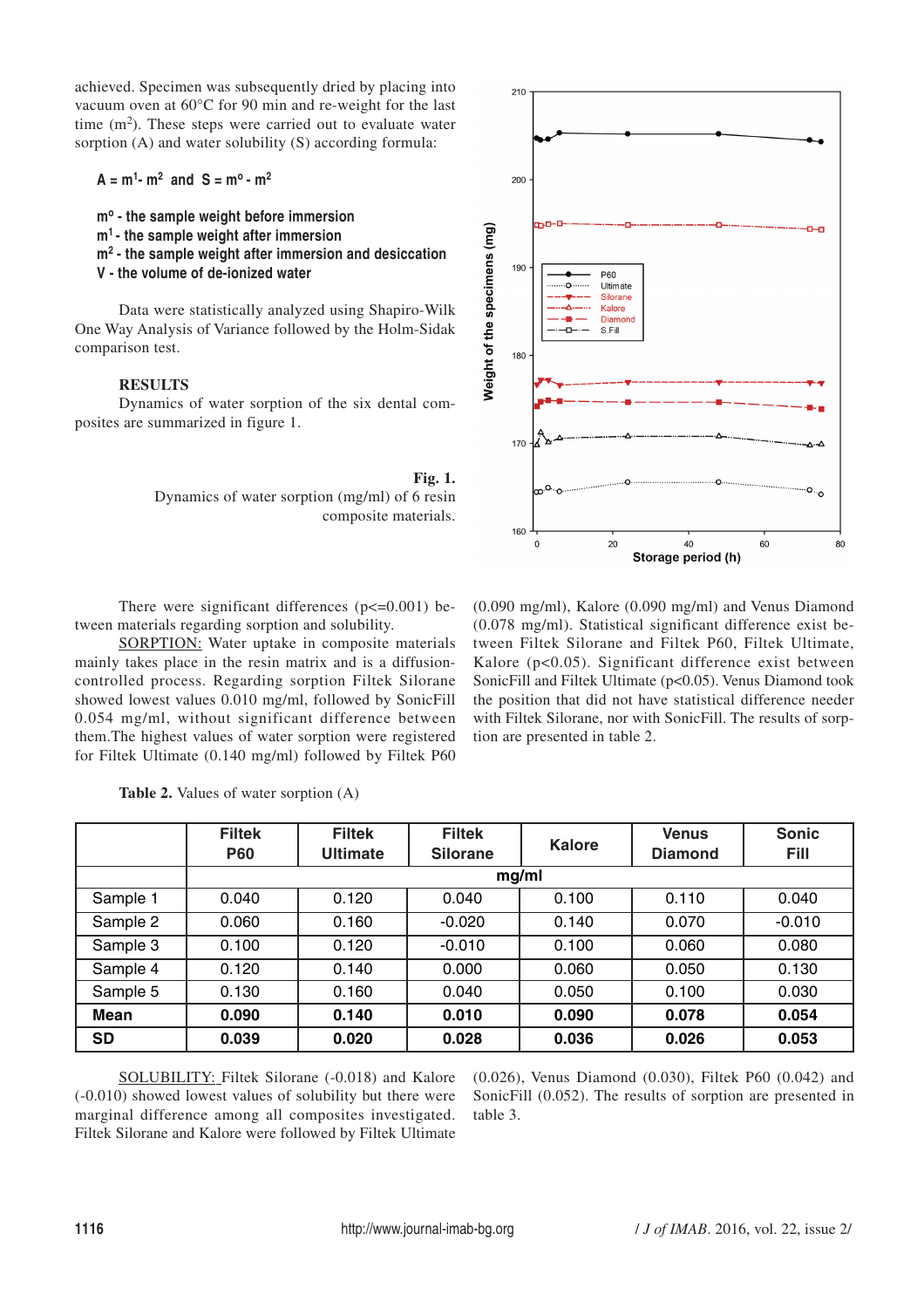**Table 3.** Values of water sorption (S)

|           | <b>Filtek</b><br><b>P60</b> | <b>Filtek</b><br><b>Ultimate</b> | <b>Filtek</b><br><b>Silorane</b> | Kalore   | <b>Venus</b><br><b>Diamond</b> | <b>Sonic</b><br>Fill |  |  |
|-----------|-----------------------------|----------------------------------|----------------------------------|----------|--------------------------------|----------------------|--|--|
|           | mg/ml                       |                                  |                                  |          |                                |                      |  |  |
| Sample 1  | $-0.030$                    | 0.010                            | 0.030                            | 0.010    | 0.070                          | 0.040                |  |  |
| Sample 2  | 0.070                       | 0.040                            | $-0.050$                         | 0.030    | 0.000                          | 0.070                |  |  |
| Sample 3  | 0.070                       | 0.030                            | $-0.020$                         | 0.020    | $-0.010$                       | 0.060                |  |  |
| Sample 4  | 0.070                       | 0.030                            | $-0.040$                         | $-0.050$ | 0.000                          | 0.070                |  |  |
| Sample 5  | 0.030                       | 0.020                            | $-0.010$                         | $-0.060$ | 0.090                          | 0.020                |  |  |
| Mean      | 0.042                       | 0.026                            | $-0.018$                         | $-0.010$ | 0.030                          | 0.052                |  |  |
| <b>SD</b> | 0.044                       | 0.011                            | 0.031                            | 0.042    | 0.046                          | 0.022                |  |  |

Solubility of investigated resin composites is lower then their water sorption (figure 2 and figure 3).

**Fig. 2.** Composition sorption/solubility of investigated materials.

**Fig. 3.** Solution/Solubility (mg/ml) of the investigated materials.





#### **DISCUSSION**

The sorption of liquids and the solubility affect the composite restorations in two different mechanisms. The first is the adsorption of water that leads to increased weight and volume. The second is the material's dissolution (particles or monomers) in a water environment that leads to the reduction of the restoration's weight [3, 17, 18].

The sorption is a process that depends on the diffusion of liquids. It occurs in the polymer matrix [1, 5, 17]. The sorption depends mainly on the matrix's composition It is also defined by the quality of the bonds between the matrix and the particles, the homogeneity of the matrix, the quantity, shape and chemical nature of the particles, as well as the level of polymerization of the materials [1, 5, 17, 19].

In our study the lowest sorption of water was registered for Filtek Silorane (0.010mg/ml) and SonicFill (0.054 mg/ml). A difference of statistical significance was observed for Filtek Silorane on one hand, and Filtek Ultimate, Filtek P60 and Kalore on the other hand. Filtek Silorane is the material with an entirely new matrix chemistry. The silorane matrix is highly hydrophobic. This is confirmed by the current results that correlate to other literature data [9, 20,]. The material contains the least amount of particles compared to other composites that were included in the study, at the same time the samples of it have the highest weight. This in turn suggests a higher density of the matrix. SonicFill is a Bulk-Fill composite that has a conventional dimethacrylate matrix. Its composition includes: Ethoxilated Bis-GMA, Bisphenol-A-bis-ether, which are less hydrophilic than Bis-GMA. In its composition the highly hydrophilic monomer TEGDMA is included. At the same time the material contains modulators of the polymerization process that lead to a more complete conversion of the matrix in a shorter time [16]. According to the material's specification, it is polymerized adequately in layers of 5 mm in 40 sec [16]. In order to achieve standardization of the samples in the study, we used identical samples of 2 mm that were light-cured for 40 sec. The smaller volume probably lead to a better conversion of SonicFill. We suppose that this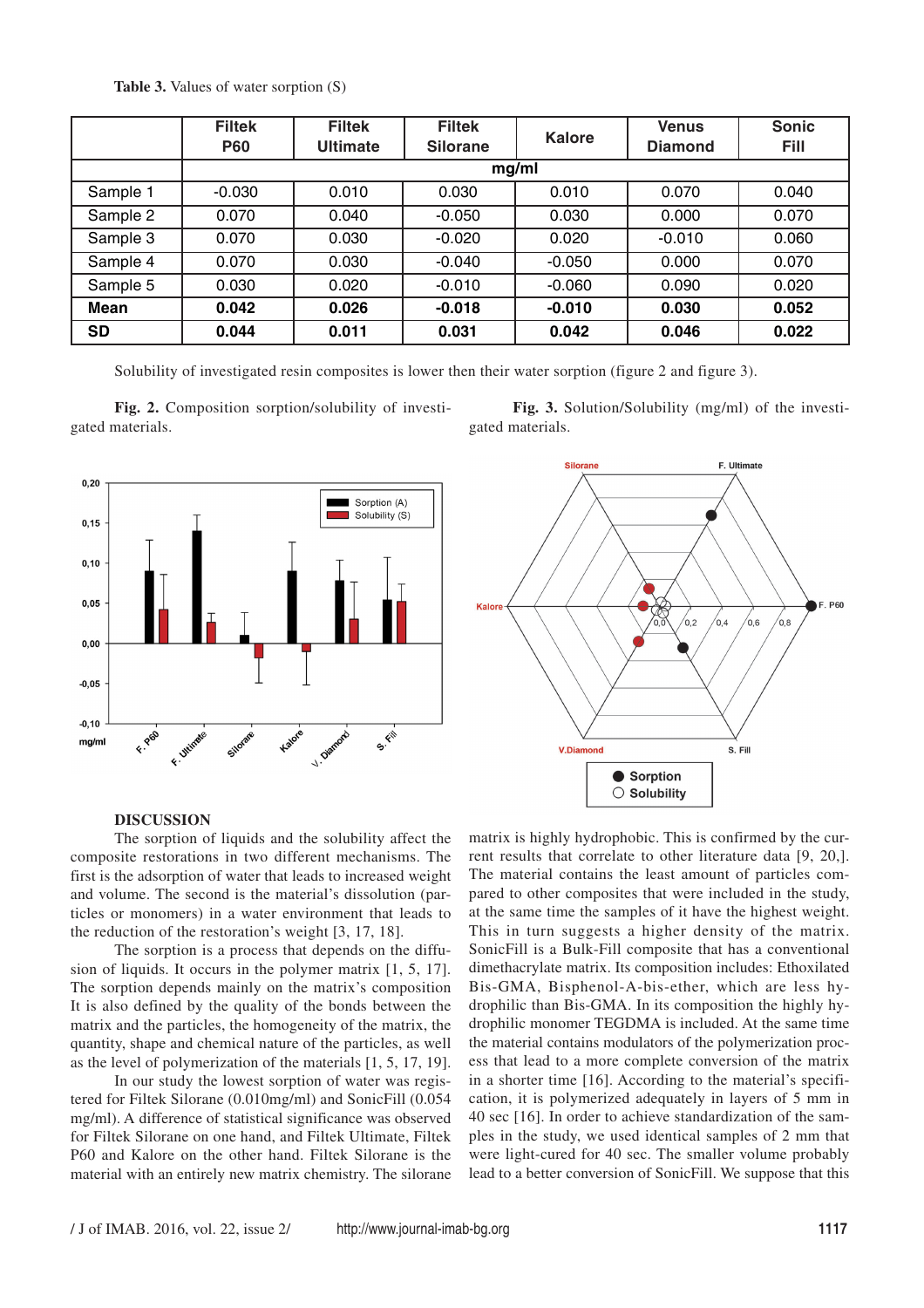is one of the reasons for the lower sorption of water that was observed. The good crosslinking, the more complete conversion of the composites depends on the adequate light activation. There is scientific evidence that the time of light activation plays a significant role in the construction of a stable and durable polymer structure [1, 5, 21]. A difference of statistical significance was observed between SonicFill and Filtek Ultimate

The materials with highest sorption of water observed were Filtek Ultimate (0.140 mg/ml) and Filtek P60 (0.090 mg/ml). They have a conventional dimethacrylate matrix including in its formulation Bis-GMA, UEDMA,TEGDMA, Bis-EMA. From literature data it is known that TEGDMA is the most hydrophilic monomer that is included in the matrix. It is included as a corrector of Bis-GMA's viscosity. TEGDMA and Bis-GMA are more hydrophilic than UDMA [3, 17]. Because of this in the materials with modification of the matrix these components are not included, or their quantities are reduced to a minimum. Filtek Ultimate is a nanocomposite. In it the total surface area of the polymer is increased due to the fact that the particles are exceptionally small and all of the particles require silanization for establishing a good bond to the matrix. This greater exposition of plastic leads to a greater sorption of water [7, 22]. Filtek P60 is condensible material suitable for posterior (distal) restorations. It contains the highest amount of particles (61 vol.%), part of which have a larger size and irregular shape. According to some researchers in this case when the composite is polymerized, tension between the matrix and the particles is generated. Micro cracks may develop in the polymer, that are basically pathways for liquids to enter the composite structure [18]. The sorption of water is increased.

Materials containing a modified matrix with high molecular weight include Kalore and Venus Diamond. They show less sorption of water compared to conventional ones (0.090 mg/ml; 0.098mg/ml respectively). This shows a higher level of conversion of monomers. At the same time these structures of high molecular weight are based on UDMA that appears to be less hydrophilic than Bis-GMA and TEGDMA [1, 17].

Venus Diamond occupies an intermediate position among the tested materials. No statistically significant difference between it and Filtek Silorane and SonicFill is observed. At the same time Kalore differs significantly from Filtek Silorane ( $p<0.05$ ). This may be due to the presence of prepolymerisates within the material that increase the total surface area of the polymer and the overall structure of the composite [20]. Other tests also register more sorption of Kalore when compared to Filtek Silorane [9].

The solubility of composites is defined by the release of residual monomers, initiators and inhibitors of the polymerization process, as well as elements of the inorganic phase that are released by the materials [1, 3, 5, 17]. This process is registered as a reduction of the weight of the samples in one study. The level of solubility that we've observed

is within the range of 0.07-0.085% in comparison to the original weight of the samples. Our data correlates to that of other investigators [18]. This is due to the fact that most of the dissolved components are released within the first few hours, days or a week after being immersed in liquid. This rapid and almost total release is due to the high mobility of components of low molecular weight [3, 17]. The continuing reaction of polymerization that occurs after initial curing may limit the quantity of products that are being released.

In this study a marginal difference between the solubility of included materials was observed. The lowest solubility was observed in Filtek Silorane (-0.018 mg/ml) and Kalore (-0.010mg/ml ). Followed by Filtek Ultimate (0.026 mg/ml), Venus Diamond (0.030 mg/ml), Filtek P60 (0.042mg/ml), SonicFill (0.052 mg/ml) . The lower solubility suggests a better crosslinking of the matrix and less amount of residual monomers [1, 3, 23]. Filtek Ultimate, the nanocomposite showed the highest sorption of water, but with a lower solubility, probably due to the better bonding between the matrix and the nanoparticles with round shape that create less tension between the matrix and the particles when the material is polymerized [7, 18]. SonicFill, that showed low levels of sorption, showed the highest levels of solubility. This suggests the presence of residual monomers or a bad bonding of the matrix to the particles [1, 18]. The difference compared to other materials is borderline and is not statistically significant.

The study confirms the fact that composites have stable polymer structures. The levels of solubility are significantly lower than the ones of water sorption.

When the results are transferred from the in vitro tests to the situation in the oral environment, one must take into account the fact that the concentration gradient that exists in the saliva facilitates the entry of liquids into the composite restoration [1, 17, 18]. At the same time the conditions in which the polymerization is performed are not perfect like they are in an in vitro testing environment. Frequently the light source is at a greater distance from the material that is being cured [1, 18]. This can lead to an incomplete polymerization, which is a prerequisite for higher levels of sorption and solubility. The in vitro tests, however, give a basic guidance for the expected behavior of materials in the oral environment.

### **CONCLUSIONS**

1. The material with lowest values of sorption and solubility in this study was Filtek Silorane. 2. The attained sorption and solubility values for composite materials included in the present study are influenced by the differences in resin matrix composition and filler content. 3. Modifications of dimethacrylate matrix did not minimize significantly sorption and solubility of resin composite materials. 4. Besides water sorption resin composites are stable structures: solubility is lower than sorption.